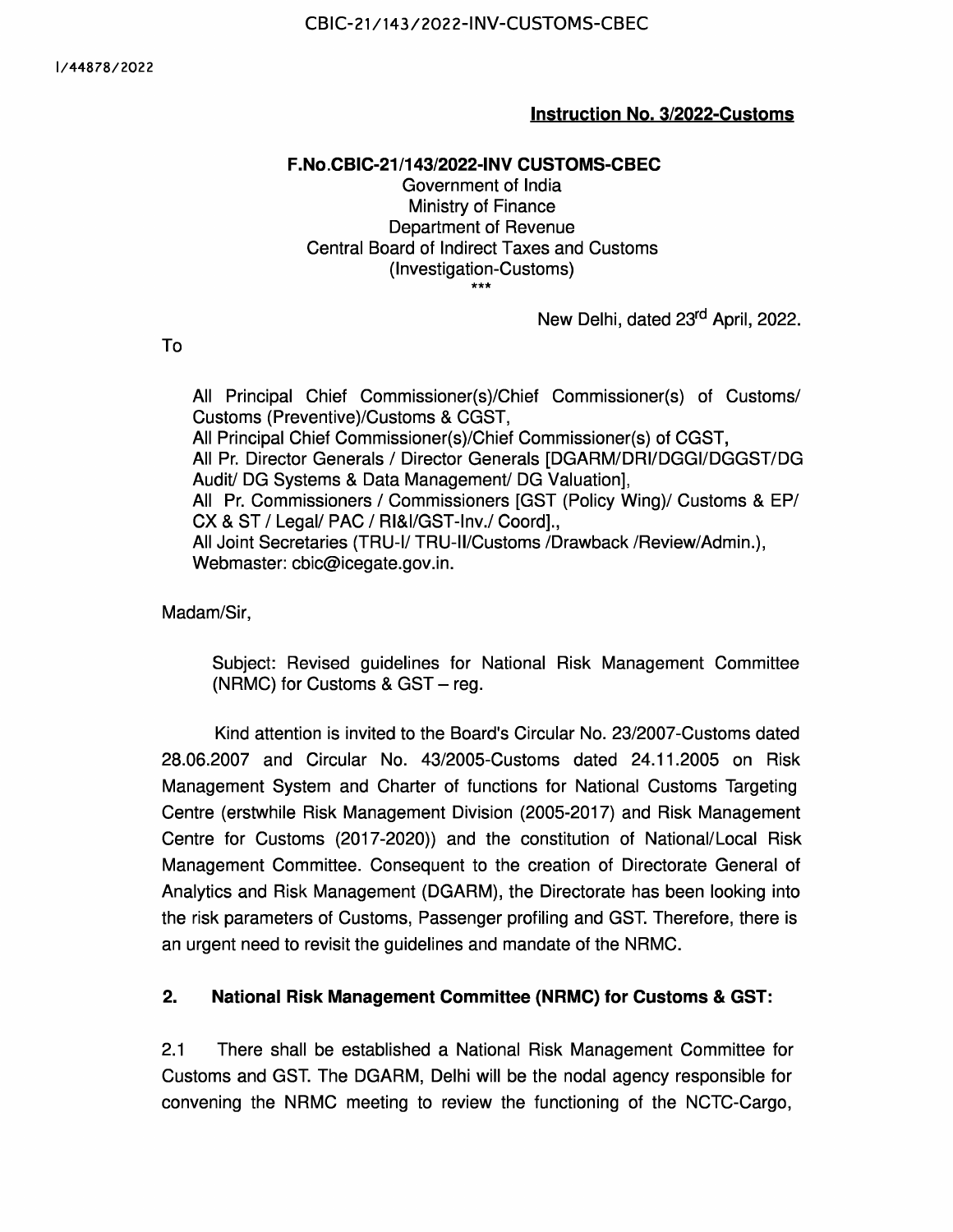NCTC(Pax) and the GST Business Analytics Wing. These wings under the DGARM will supervise the implementation and enhancement of RMS, APIS and the DGARM applications and provide feedback for improving the effectiveness of risk management and all related aspects. The NRMC will be a Standing Committee with the Member (Investigation), CBIC, as Chairman and Additional Director General, DGARM Hars, Delhi will the Member Secretary of the NRMC.

The Standing Committee members shall include —

- i. Pr./Director General Analytics and Risk Management (DGARM)
- ii. Pr/Director General, DGGST
- iii. Pr./DG Audit
- iv. Pr./Director General of Revenue Intelligence (DRI)
- v. Pr./Director General of Goods and Services Tax Intelligence (DGGI)
- vi. Pr./Director General of Systems & Data Management
- vii. Pr./Director General of Valuation (DGOV)
- viii. Commissioner, GST Policy Wing, CBIC
- ix. Joint Secretary (TRU), CBIC
- x. Joint Secretary (Customs),CBIC
- xi. Pr/Commissioner (Inv Cus), CBIC
- xii. Pr/Commissioner (Inv-GST), CBIC
- xiii. Pr/Additional Director General, NCTC (Pax), Delhi
- xiv. Pr/ Additional Director General, NCTC Cargo, Mumbai
- xv. Pr/ Additional Director General, DGARM , Mumbai
- xvi. Pr/Additional Director General (ICES), Directorate General of Systems
- xvii. Pr/Additional Director General (ACES/GST), Directorate General of **Systems**
- xviii. Pr/Chief Commissioner of Customs, Mumbai Zone-ll,
- xix. Pr/Chief Commissioner of GST, Bengaluru,
- xx. Pr/Chief Commissioner of Customs, Delhi

The Committee may also invite any other Pr/Chief Commissioner, Pr/Commissioner, as may be required.

2.2. \_The NRMC shall be convened once every year and will have the following main (but not limited to) functions:

i. Review the effectiveness of existing Risk Parameters employed in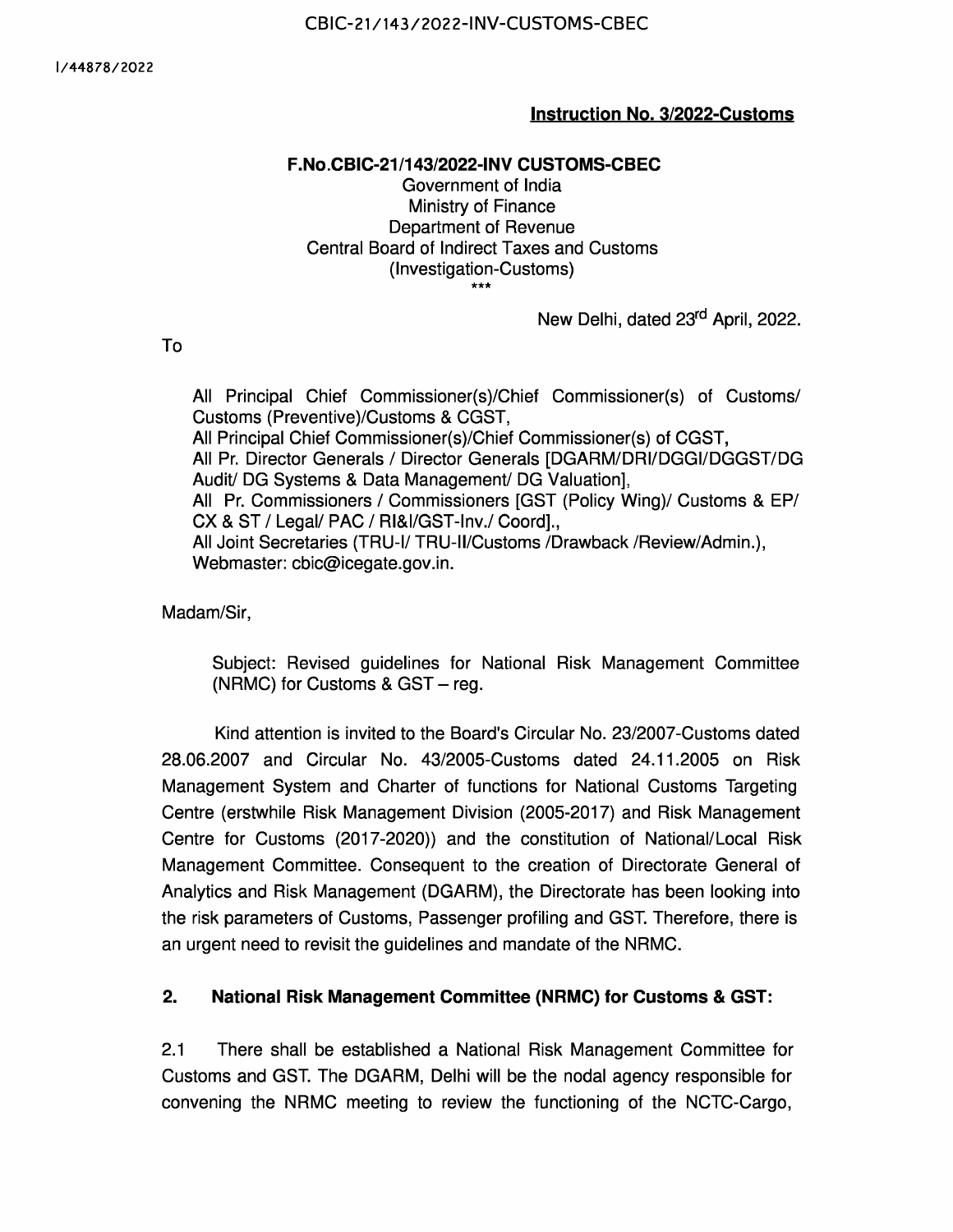various modules namely Import, Export, Container Scanning, Express Cargo Clearance System (ECCS), Post Clearance Audit (PCA), Protection and enforcement of Intellectual Property Rights (IPR) etc., and Risks posed by changes in Modus Operandi, new exemption notifications and new CCR's.

- . Review existing parameters and suggest new parameters to address concerns on border and port security.
- iii. Once NCTC(Pax) is operationalized, the NRMC shall look at incremental improvements to be made in the Automated Targeting System.
- . The Business Analytics wing of GST implements various modules e.g., Risky Exporters, Risky Taxpayers, Scrutiny of Returns, Audit, Analytical reports etc. The NRMC will advise on changes, if any, to be made in the various risk criteria that define the Risk in these modules.
- Deliberate and advise on new and emerging risks and suggest ways to address systemic risks, having cross-cutting implications.
- vi. Discuss new initiatives and projects for stepping up risk management strategy and associated processes, including the development of new modules and deployment of new technologies.
- vii. Be the Forum for giving feedback and suggestions on improving the efficacy of risk management.
- . Discuss and recommend measures for timely and effective risk mitigation by field formations.
- ix. Deliberate on economic trends, changes in policies, duty rates and exemptions, etc., that could be exploited by the trade to evade Duties and Prohibitions and suggest remedial action for the same.
- Discuss the efficacy of the Examination orders that would be made available shortly through the ICETAB, obviating the need for printing in the paper.
- Xi. Have an oversight on the generation of the centralised examination orders based on various parameters and its rollout in phases to enhance uniformity.
- Xil. To discuss and advise on enhanced use of technology, data sources and analytics capabilities to discern Security related Risks. Deliberate on use of Al/ML, Image analytics, geospatial analysis etc.
- xiii. To address security vulnerabilities in the International Supply Chain through entity profiling of stakeholders, leveraging information in databases about movement of vessels and containers etc.
- Xiv. Any other matter that DGARM may consider for seeking the views of